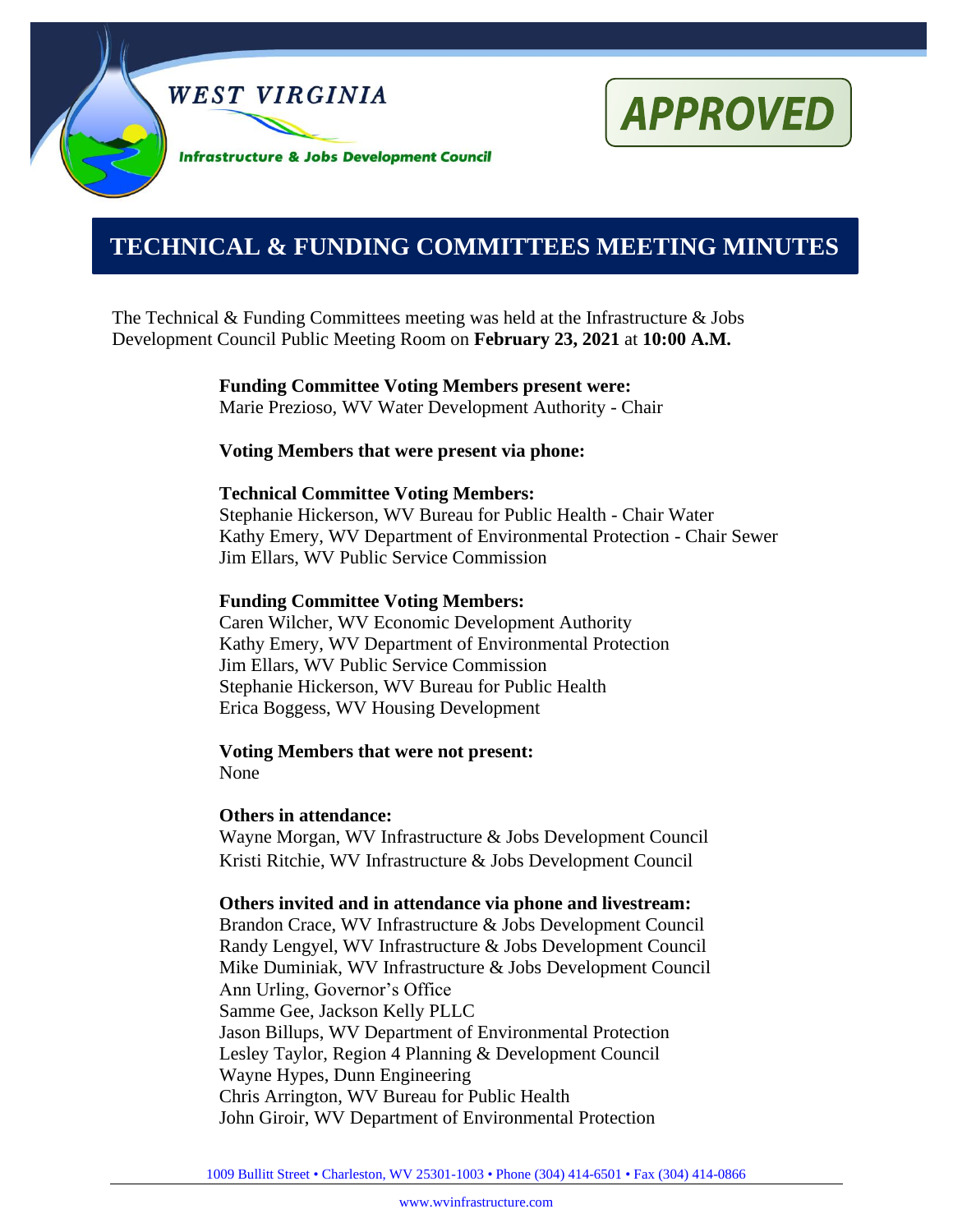Technical & Funding Committees Meeting Minutes February 23, 2021 Page 2 of 9

> Alan Harris, USDA Cassie Lawson, Region 4 Planning & Development Council T. G. Griffith, Birch River PSD Board Member Alvin Rose, Birch River PSD Board Member Elizabeth "Libby" Coffman, Birch River PSD Board Member Michael Griffith, Griffith & Associates CPAs Eric Combs, Region 1 Planning & Development Council Jacob Pack, Kanawha County PSD Anthony Brown, E L Robinson Terry Martin, Region 3 Planning & Development Council Pam Keplinger, Region 8 Planning & Development Council Penny Hiser, Region 8 Planning & Development Council John Carson, City of Fairmont Steve Buchanan, The Thrasher Group Shane Whitehair, Region 7 Planning & Development Council Terry Moran, Potesta & Associates Dan Ferrell, The Thrasher Group Zack Dobbins, Bennett & Dobbins CPA Jana Lowery, USDA Tim Meeks, MOVRC

| <b>Call to</b> | Chair Marie Prezioso called the meeting to order and verified a quorum was present. |
|----------------|-------------------------------------------------------------------------------------|
| Order          |                                                                                     |

**Approval of Minutes** Chair Prezioso asked for approval of the draft minutes of **January 26, 2021.** Kathy Emery moved for approval and Caren Wilcher seconded the motion. The motion passed.

# **Albright, Town of (2019S-1786) System Improvements – District 1 (Engineering Fee Variance)**

Jason Billups described the request.

The Funding Committee recommends the Town of Albright's requested engineering fee variance for total engineering fees be approved.

Ms. Emery moved that the recommendation be approved, Erica Boggess seconded the motion. The motion passed.

# **Grafton, City of (2021S-1934) System Improvements – District 1 (New Application)**

Mr. Billups described the request, and it is technically feasible.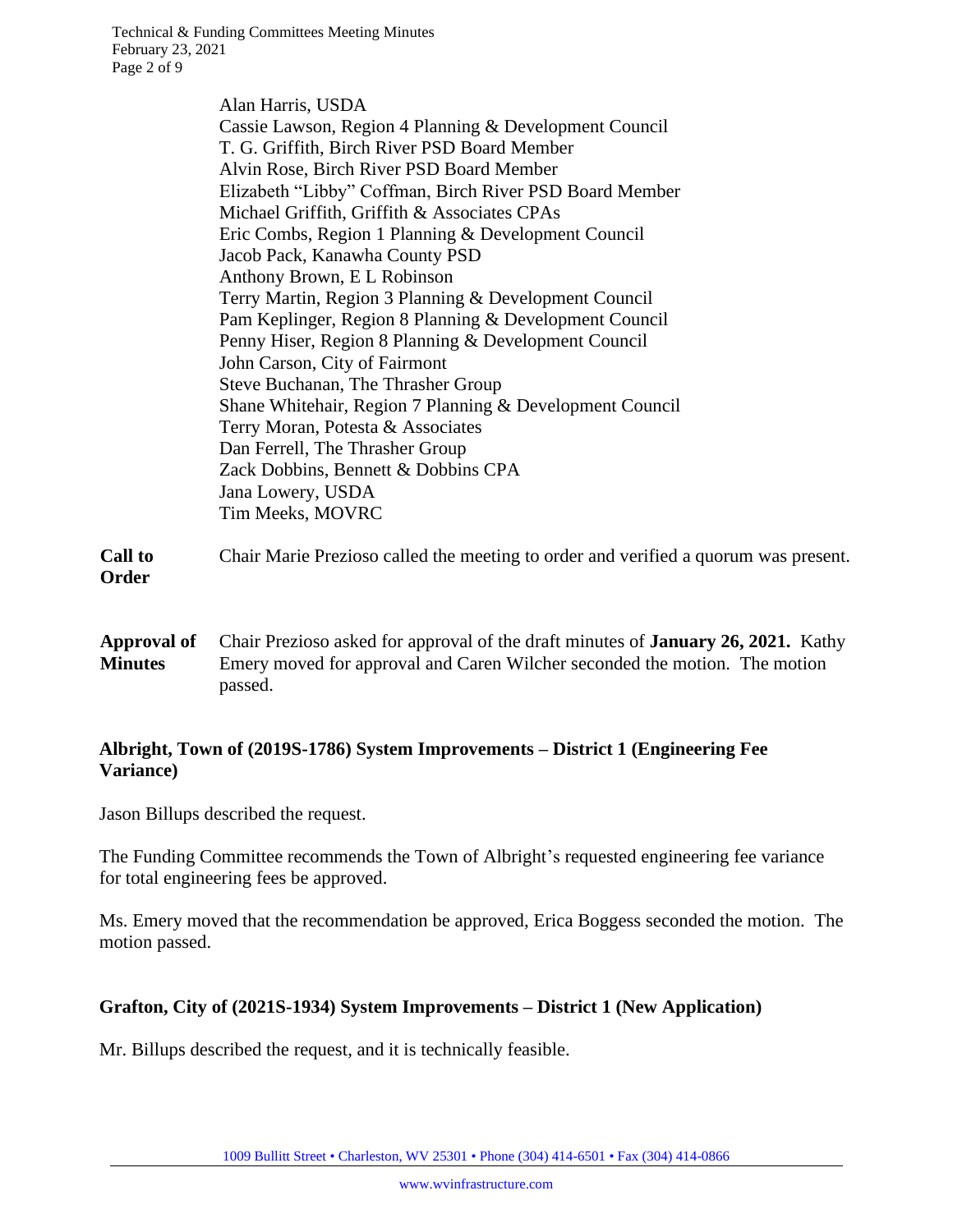Technical & Funding Committees Meeting Minutes February 23, 2021 Page 3 of 9

The Funding Committee recommends the City of Grafton pursue a \$1,000,000 USDA Grant, a \$5,000,000 USDA Loan (1.25%, 40 yrs.), and a \$500,000 IJDC District 1 Grant for a \$6,500,000 estimated project cost.

Ms. Emery moved that the recommendation be approved, Jim Ellars seconded the motion. The motion passed.

#### **Preston Co. PSD (2015S-1614) Bruceton Mills WWTP Improvements – District 1 (Funding Change)**

Wayne Morgan described the request.

The Funding Committee recommends the Preston County Sewer PSD pursue a \$1,000,000 CWSRF Debt Forgiveness Loan, a \$3,696,000 CWSRF Loan (0.25%, 0.25 adm. fee, 40 yrs.), a \$1,000,000 IJDC District 1 Grant, a \$65,000 IJDC Soft Cost Grant, and a \$100,000 IJDC District 1 Bid Overrun Grant for a \$5,861,000 estimated project cost.

Ms. Emery moved that the recommendation be approved, Ms. Wilcher seconded the motion. The motion passed.

#### **Kanawha County PSD (2016S-1625) Lens Creek Extension – District 2 (Funding Change)**

Mr. Morgan described the request.

The Funding Committee recommends the Kanawha County PSD pursue a \$2,075,000 US ACE Grant, a \$1,975,000 USDA Grant, a \$250,000 USDA Loan (2.375%, 40 yrs.), a \$125,000 IJDC Soft Cost Grant, a \$875,000 IJDC District 2 Grant, and a \$2,575,000 IJDC District 2 Loan (1%, 40 yrs.) for a \$7,875,000 estimated project cost.

Ms. Emery moved that the recommendation be approved, Ms. Boggess seconded the motion. The motion passed.

# **Boone County PSD (2020S-1929) Hospital Clinic Extension / Critical Needs – District 3 (New Application)**

Ms. Emery described the application, and it is technically feasible.

There was some discussion about the level of the critical need, usage, and no change in revenue.

The Funding Committee recommends the Boone County PSD request to pursue a \$720,000 IJDC Critical Needs Grant be approved.

Ms. Emery moved that the recommendation be approved, Mr. Ellars seconded the motion. The motion passed.

1009 Bullitt Street • Charleston, WV 25301 • Phone (304) 414-6501 • Fax (304) 414-0866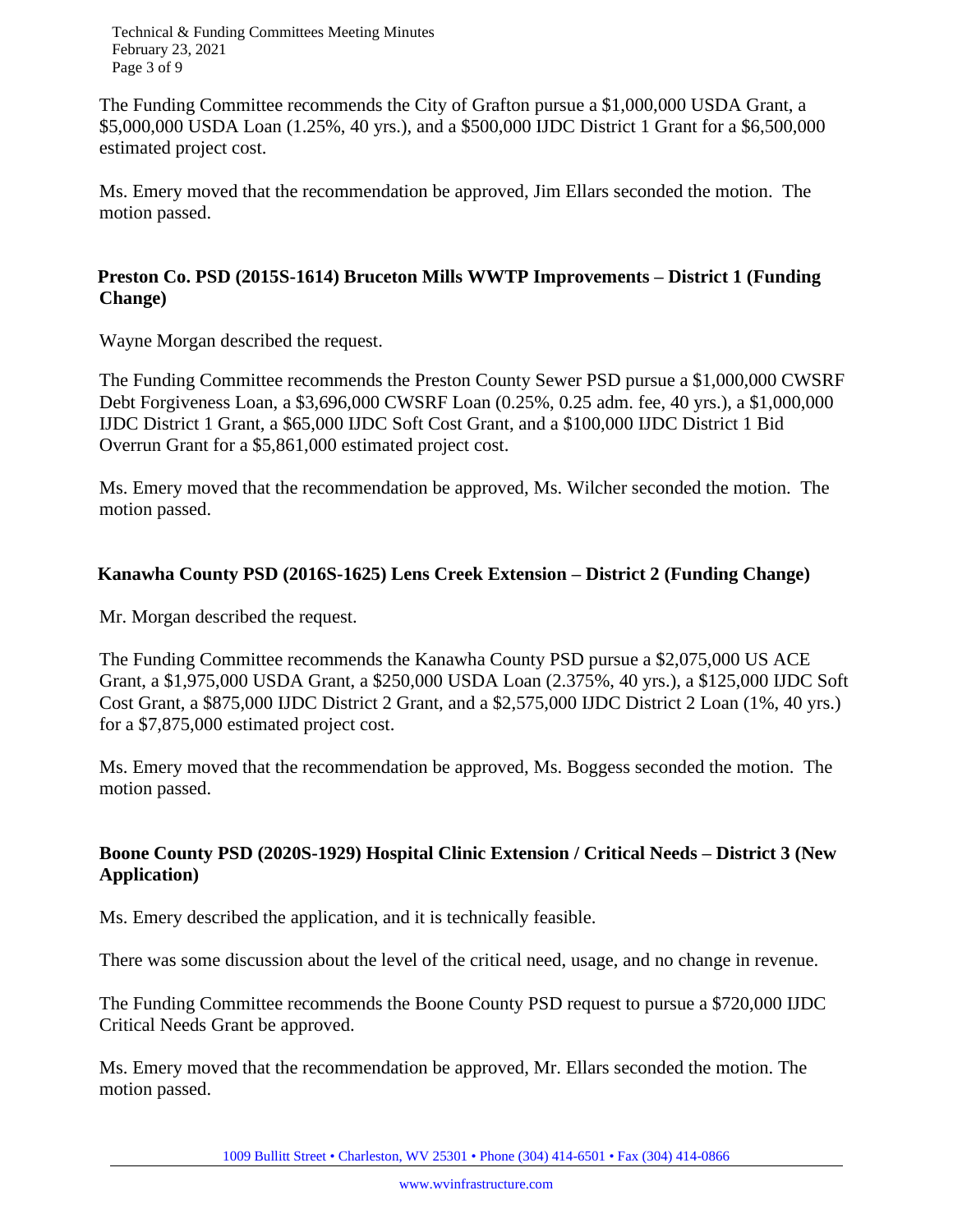Technical & Funding Committees Meeting Minutes February 23, 2021 Page 4 of 9

Ms. Prezioso noted this request was for an extension, not a critical needs request level 2. She further noted the request was reviewed and it is good in that it will be able to provide an extension to the hospital clinic.

Ms. Emery noted the total fees are above the curve and the project will require an engineering fee variance request. Ms. Emery further noted the PSD should take note of the comment by the Public Service Commission regarding debt service coverage and their proposed rates. They did have to adjust those rates in their review.

# **Bradley PSD (2020S-1884) NW County Extension – District 3 (Tabled Application)**

Mr. Billups described the application.

The Technical Committee recommends the Bradley PSD application be tabled for three (3) months, to allow time to gather additional information.

Ms. Emery moved that the recommendation be approved, Mr. Ellars seconded the motion. The motion passed.

# **Pax, Town of (2021S-1933) Willis Branch Extension – District 3 (New Application)**

Mr. Billups described the request

The Technical Committee recommends the Town of Pax application be tabled until the March 23<sup>rd</sup> meeting.

Ms. Emery moved that the recommendation be approved, Ms. Boggess seconded the motion. The motion passed.

# **Fairmont, City of (2020W-1932) River Run Extension – District 1 (New Application, Critical Needs Extension)**

Stephanie Hickerson described the request, and it is technically feasible.

The Funding Committee recommends the City of Fairmont request to pursue a \$98,907 IJDC Critical Needs Grant be approved.

Ms. Hickerson moved that the recommendation be approved, Ms. Emery seconded the motion. The motion passed.

Ms. Emery asked if other members of the Council had considered if this should be a critical needs loan or a grant considering the proposed rates were below 1.25% of the MHI.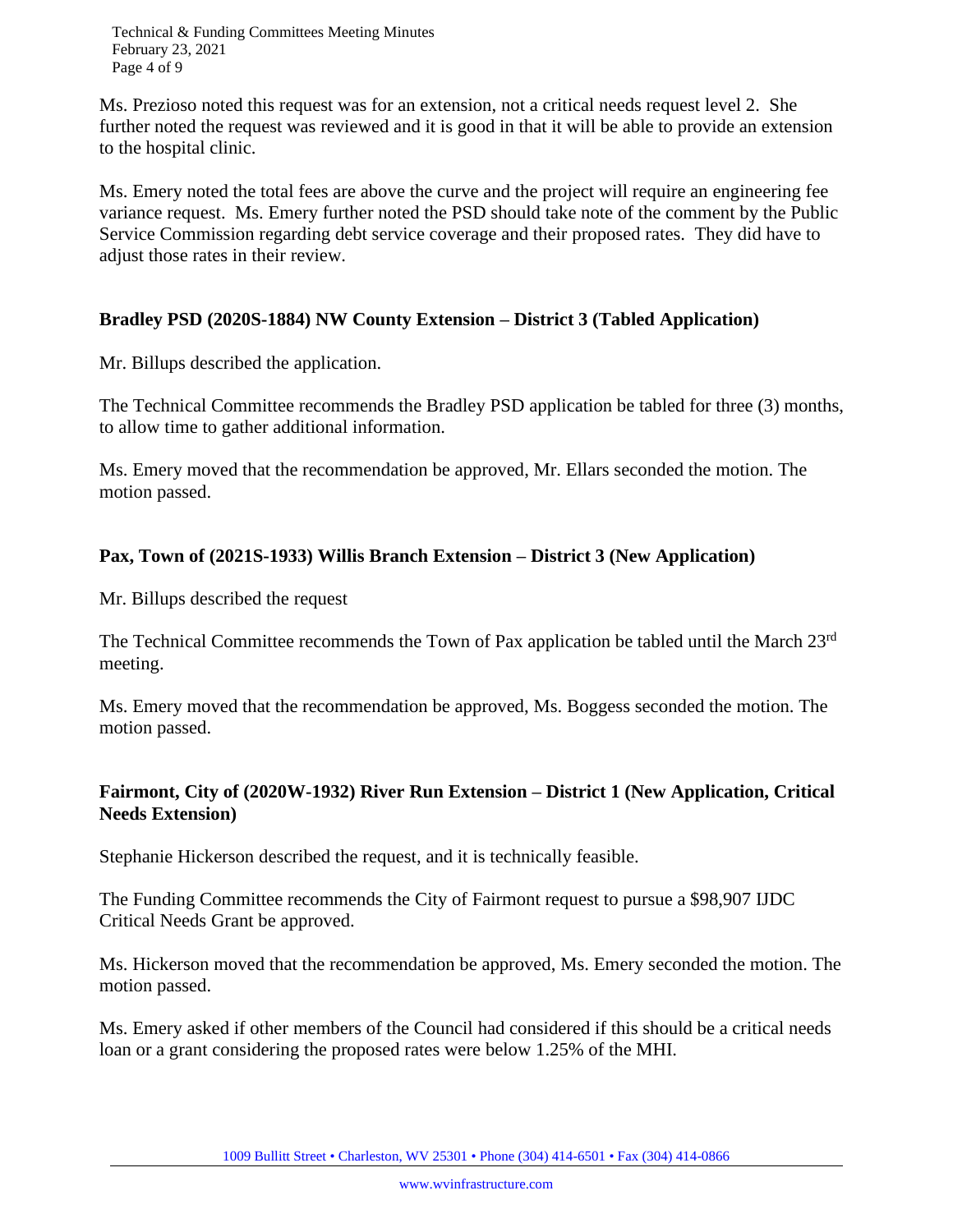Technical & Funding Committees Meeting Minutes February 23, 2021 Page 5 of 9

Ms. Prezioso responded stating this was a grant because this is an extension, and the City of Fairmont was not going to do it if it had to affect their rates.

#### **Birch River PSD (2018W-1770) Wilson Ridge II Extension – District 2 (Scope, Cost & Funding Change / Critical Needs Request)**

Ms. Hickerson described the request, and it is technically feasible.

The Funding Committee recommends the Birch River PSD request to pursue a \$800,000 IJDC Critical Needs Grant be approved.

Ms. Hickerson moved that the recommendation be approved, Ms. Wilcher seconded the motion. The motion passed.

Ms. Prezioso noted this project is right up against the limit of \$800,000.00. Ms. Prezioso further noted there was a review with the project team with some follow-up questions due to changes from the original request.

Mr. Morgan stated, as they went through some detailed questions, it was discovered they would not be eliminating the end of the line thanks to the District having provided service to some customers.

Ms. Prezioso noted the project was looked at including the revenues that would come from the 25 customers. It was further noted the review for extensions looks at the service for the customers, why they are doing it, and if it were not for this special fund, it probably would not get done. If it is found that significant revenues are coming from new customers, that would be taken into consideration and recommendations made to pursue loan money or a combination of grant and loan money.

# **Canaan Valley PSD (2020W-1928) Source Water Study – District 1 (PFA Binding Commitment)**

Mr. Morgan described the request.

The Funding Committee recommends the Canaan Valley PSD receive a \$40,000 Pre-Application Funding Assistance (PFA) District 1 Binding Commitment for its Source Water Study contingent upon a \$25,000 ARC Grant (\$15,000 Tucker County Commission commitment has been obtained).

Ms. Hickerson moved that the recommendation be approved, Ms. Emery seconded the motion. The motion passed.

# **Pennsboro, City of (2018W-1766) System Improvements – District 1 (Binding Commitment Extension)**

Mr. Morgan described the request.

1009 Bullitt Street • Charleston, WV 25301 • Phone (304) 414-6501 • Fax (304) 414-0866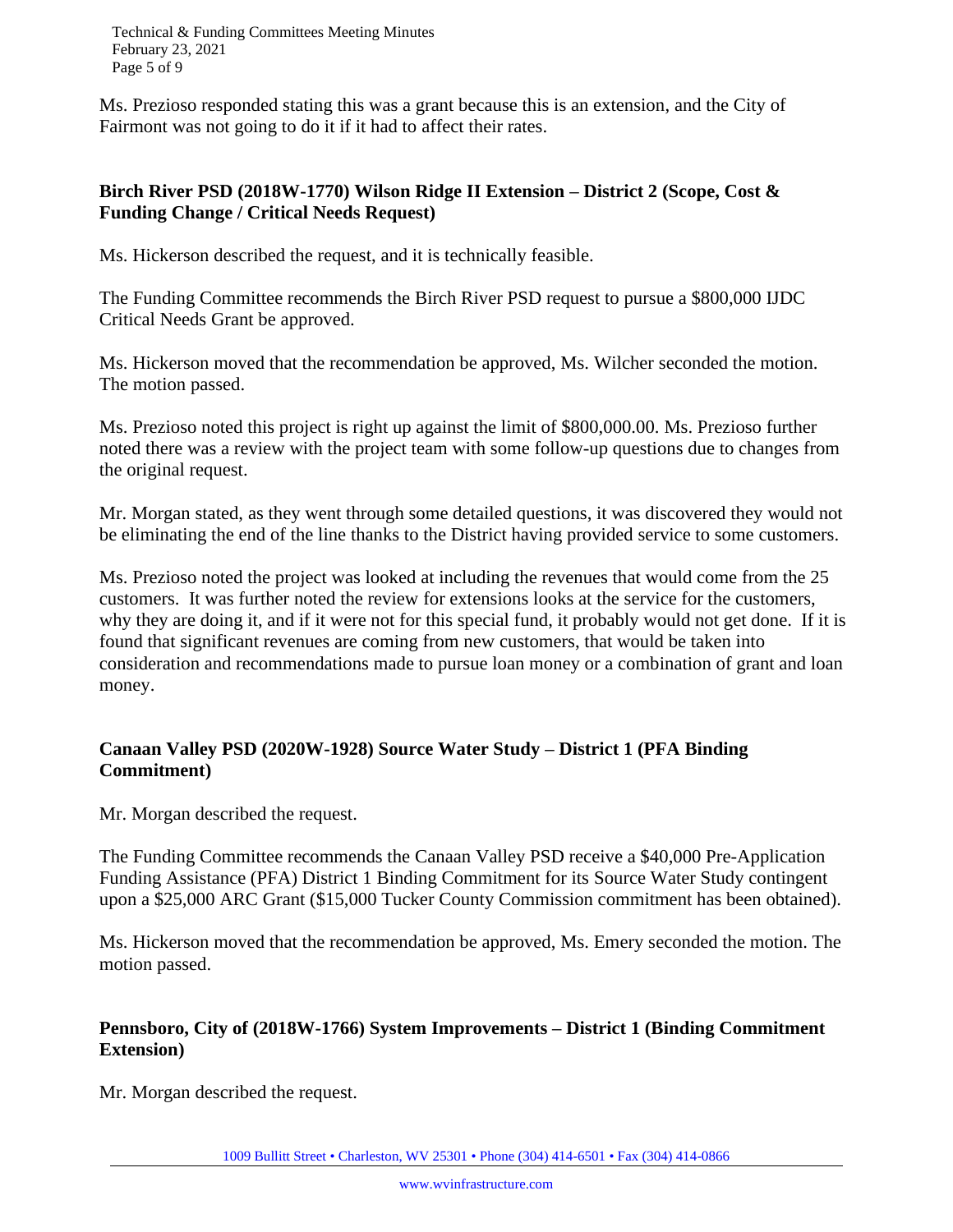Technical & Funding Committees Meeting Minutes February 23, 2021 Page 6 of 9

The Funding Committee recommends the City of Pennsboro receive a six (6) month binding commitment extension from April 1 till October 1, 2021.

Ms. Hickerson moved that the recommendation be approved, Ms. Emery seconded the motion. The motion passed.

#### **Preston County PSD (2015S-1614) Bruceton Mills WWTP Improvements – District 1 (Binding Commitment)**

Mr. Morgan described the request.

The Funding Committee recommends the Preston County PSD receive a \$100,000 IJDC District 1 Bid Overrun Grant Binding Commitment.

Ms. Emery moved that the recommendation be approved, Ms. Wilcher seconded the motion. The motion passed.

# **Buffalo, Town of (2020S-1901) Krystal Lane Extension – District 2 (Binding Commitment)**

Mr. Morgan described the request. It was confirmed with Terry Martin that the professional services agreements for both the legal and the accounting are on the agenda for the Town.

The Funding Committee recommends the Town of Buffalo binding commitment request for a \$332,788 IJDC Critical Needs Grant be deferred till the Council Meeting to see if the Town submits all the documentation needed to receive a binding commitment.

Ms. Emery moved that the recommendation be approved, Ms. Boggess seconded the motion. The motion passed.

# **Central Hampshire PSD (2019W-1792) System Improvements II – District 2 (Binding Commitment Extension)**

Mr. Morgan described the request.

The Funding Committee recommends the Central Hampshire PSD receive a six (6) month binding commitment extension from March 4, 2021 until September 6, 2021.

Ms. Hickerson moved that the recommendation be approved, Ms. Wilcher seconded the motion. The motion passed.

Ms. Prezioso noted that when binding commitments are being reviewed, audits are checked. The last audit on file for this project was 2011. Ms. Prezioso asked if anyone from Central Hampshire PSD could provide an update on the status of their audits and bringing them up to date.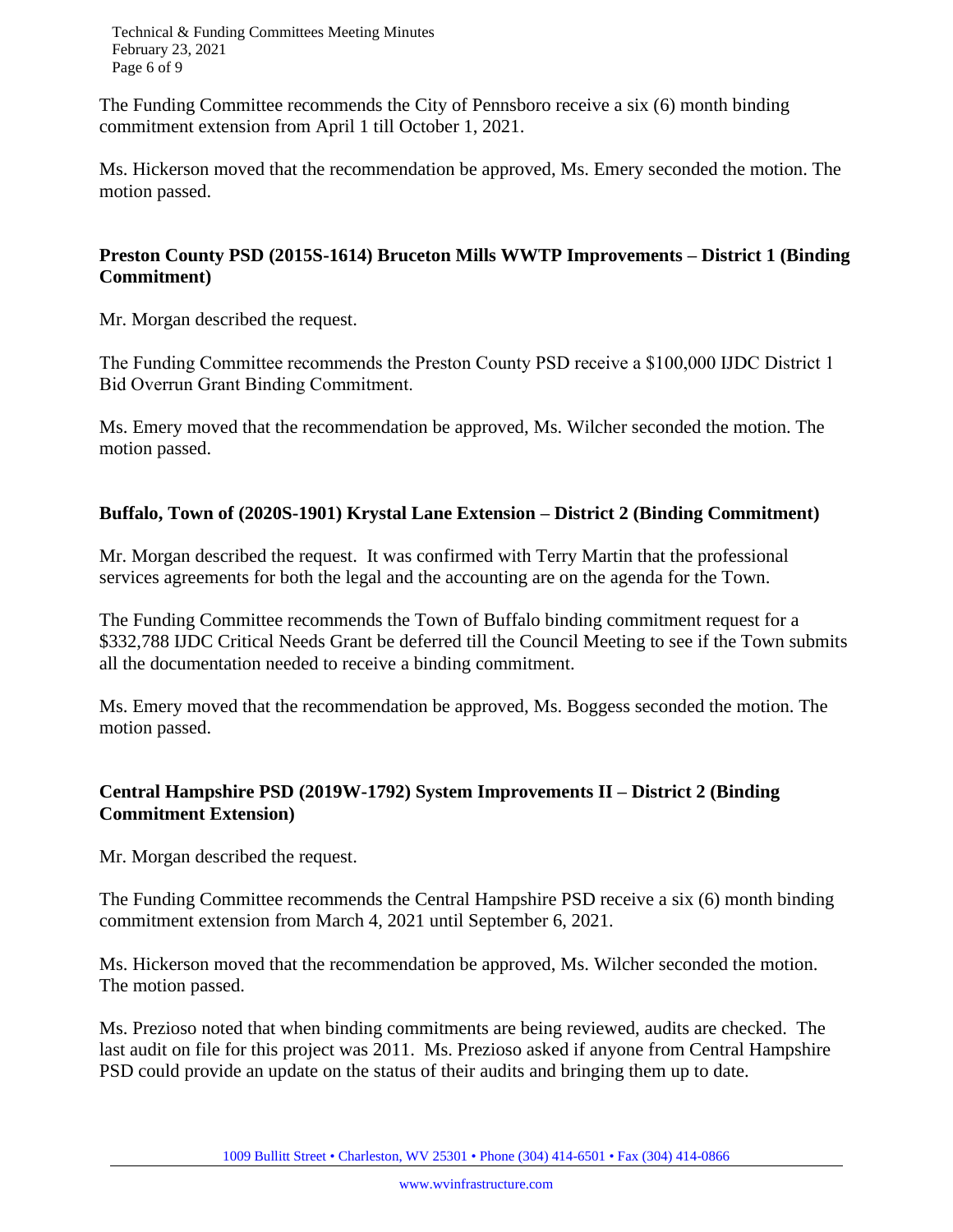Technical & Funding Committees Meeting Minutes February 23, 2021 Page 7 of 9

Pam Keplinger responded stating she would reach out to the PSD today and email Ms. Prezioso an update.

#### **Reedy, Town of (2014S-1507) System Improvements – District 2 (Binding Commitment)**

Mr. Morgan described the request and the recent income survey that was completed for the Town of Reedy.

There was some additional discussion regarding the Town's most recent audit being dated 2012. It was requested a status update be provided for the project. The importance of audits was further noted, and they need to be up to date when requesting funding.

The Funding Committee recommends the Town of Reedy receive a \$202,000 IJDC District 2 Grant Binding Commitment.

Ms. Emery moved that the recommendation be approved, Ms. Boggess seconded the motion. The motion passed.

There was a request for clarification on USDA administering the funds for this project. A response was provided offering details contained in the letter from USDA Rural Development and the estimated total project cost was confirmed.

# **Kanawha County PSD (2016S-1625) Lens Creek Extension – District 2 (Binding Commitment)**

Mr. Morgan described the request.

Ms. Prezioso noted the 2020 audit was received this morning.

The Funding Committee recommends the Kanawha County PSD receive a binding commitment for a \$125,000 IJDC Soft Cost Grant, a \$875,000 IJDC District 2 Grant, and a \$2,575,000 IJDC District 2 Loan (1%, 40 yrs.).

Ms. Emery moved that the recommendation be approved, Ms. Wilcher seconded the motion. The motion passed.

# **Cowen PSD (2018W-1768) System Improvements II – District 3 (Use of Bid Underrun)**

Ms. Hickerson described the request, and it is technically feasible. The Technical Committee recommends the Cowen PSD request for a \$512,127 bid underrun for replacement of a 2-1/2 mile section of main between the WTP and Bolair be approved.

Ms. Hickerson moved that the recommendation be approved, Ms. Emery seconded the motion. The motion passed.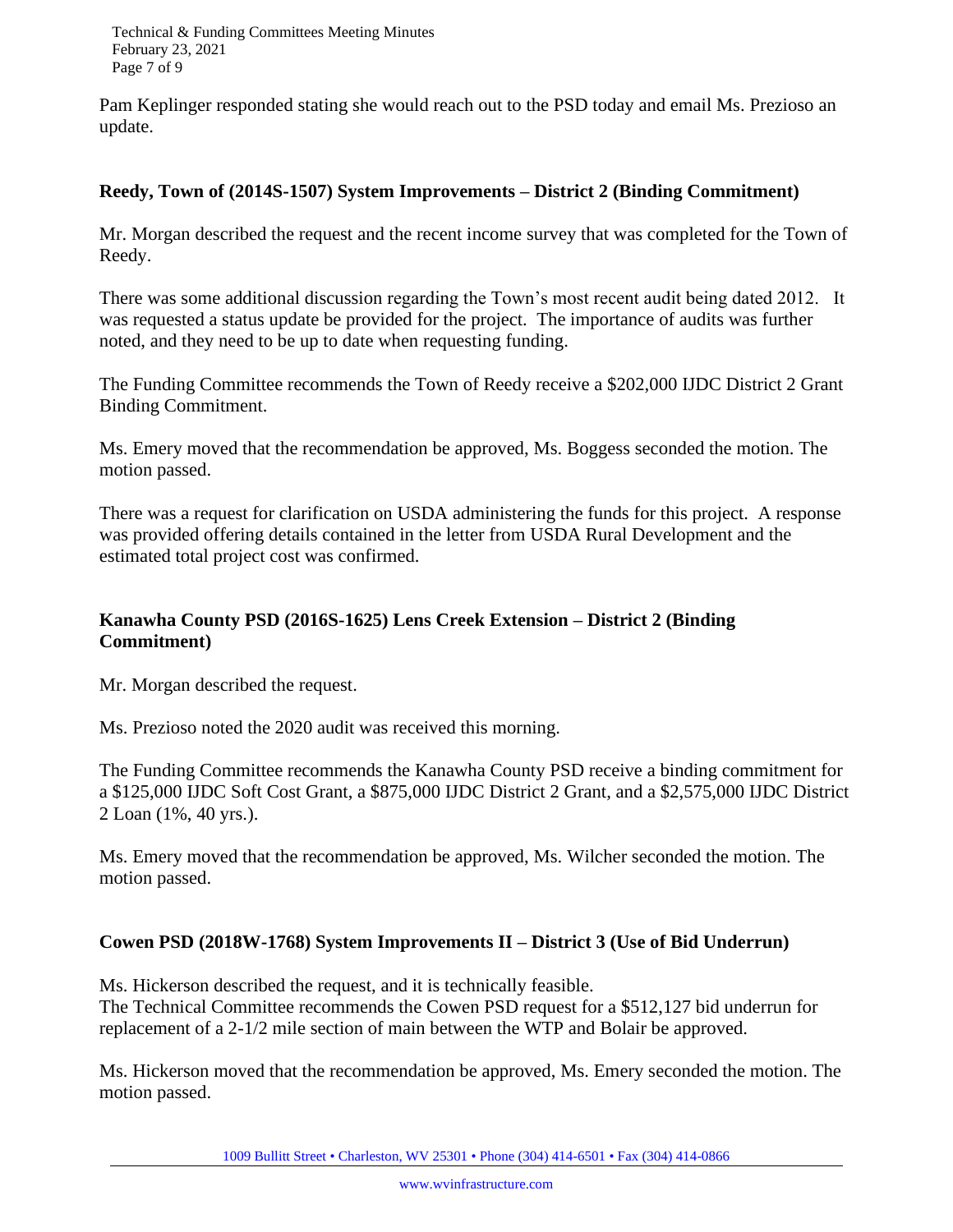#### **Malden PSD (2012S-1365) WWTP Improvements – District 2 (Use of Contingency/Ancillary Funds)**

Mr. Billups described the request, and it is technically feasible.

The Funding Committee recommends the Malden PSD \$274,327.90 (approximately) ancillary fund request for spare equipment and a crane truck be approved (\$11,983.75 USDA funds remaining plus \$262,344.15 IJDC contingency funds).

Ms. Emery moved that the recommendation be approved, Ms. Wilcher seconded the motion. The motion passed.

#### **Business Items:**

Resolution Updating Policies with Respect to the Critical Needs and Failing Systems Sub Account Marie Prezioso Ms. Prezioso stated there were minimal changes from the last time.

Ms. Gee offered a brief overview of the changes and noted they are primarily related to how they go on the IJDC system.

Ms. Emery moved that the recommendation be approved, Ms. Wilcher seconded the motion. The motion passed.

#### **Executive Director Comments:**

None

# **Other Comments:** Marie

Prezioso

Ms. Prezioso noted there has been some questions regarding IJDC looking at the interest rates on their twenty (20) year loans and possibly lowering that interest rate. Ms. Prezioso noted the 1% for 40 years and the 2% for 30 years are both good, but the 3% for 20 years is probably a little high. This can be brought back to the Funding Committee next month to discuss possibly lowering that rate. Ms. Prezioso then stated she would prepare a summary of what it would mean if the rate was lowered and where the other programs are. She then welcomed any comments to be sent to her for review.